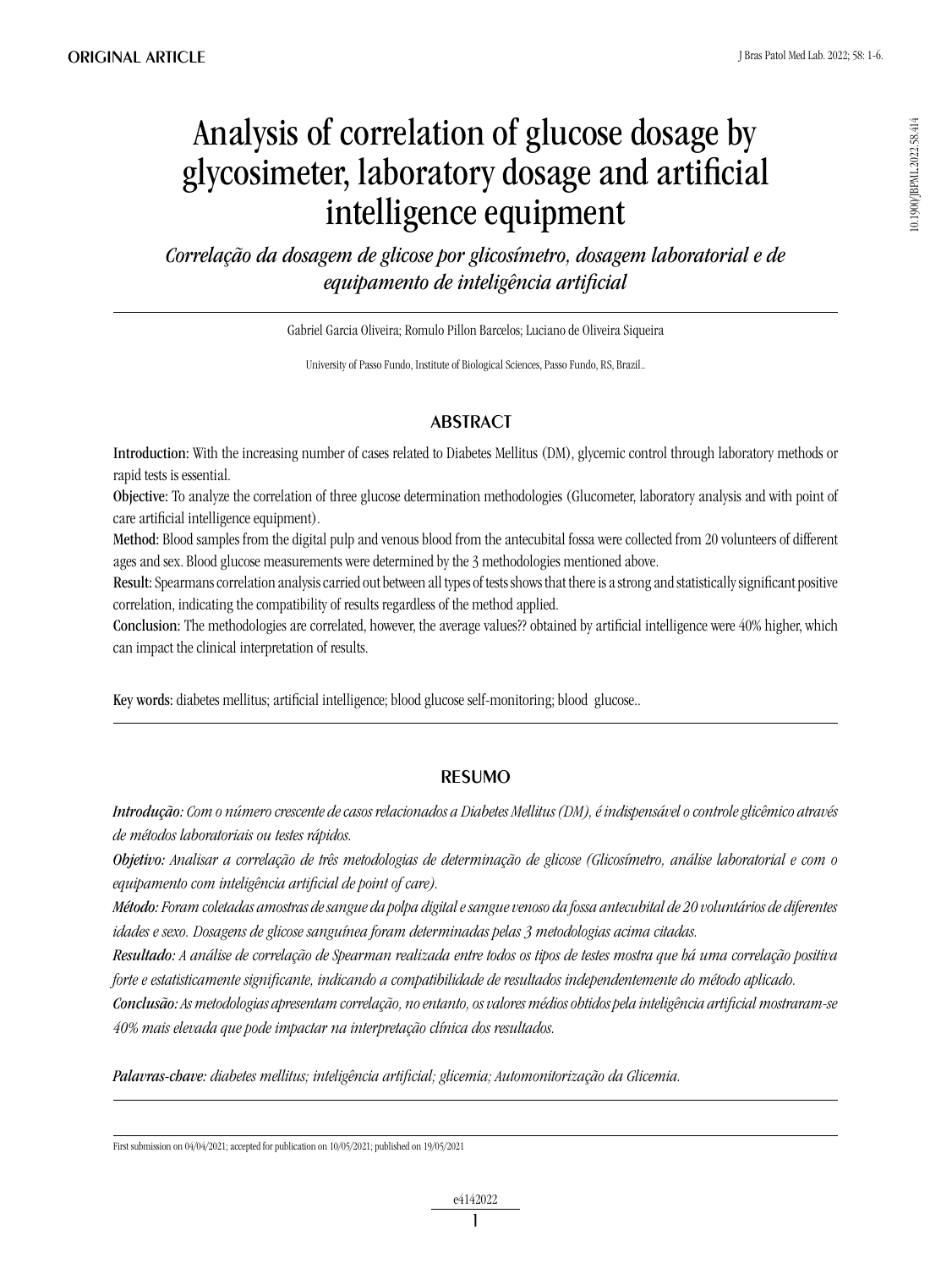## **INTRODUCTION**

Diabetes mellitus (DM) is a highly prevalent disease that affects a large number of people worldwide. In Brazil there are approximately 5 million confirmed cases<sup> $(1-3)$ </sup>, but even with guidance and the availability of information, it is a subject that still raises doubts and a difficult treatment effectiveness, as patients with diabetes mellitus must adapt their lifestyle to live in the best possible way with this disease through changes in eating habits, physical exercise, use of medication and, in some cases, the use of insulin $(4-7)$ .

Prevention and delay of chronic complications are achieved through glycemic control and therapeutic adherence<sup> $(8-10)$ </sup>, and for that, it is necessary to regularly measure glucose levels through rapid tests, known as hemoglycotest (HGT), normally marketed in pharmacies, or with laboratory tests (performed in conjunction with other routine tests $(11-13)$ .

However, the cost, quality and handling is different for each point of care equipment. These technological differences can cause uncertainty in the interpretation of blood glucose results by patients, physicians and caregivers. Glucose determination using the "point-of-care" technology in pharmacies has emerged as another alternative for offering quick, cheap and accessible tests to the population $(14,11)$ .

The glucometer is a rapid glucose test device, an easily accessible and very practical device, as it is possible to measure at home with just one drop of blood, widely used by diabetics to control blood glucose<sup>(15,16)</sup>. However, there are differences in the accuracy of this device compared to tests.

(Roche) rapid test device was used with capillary and venous blood samples, relating it to the venous glycemic dosage. The analysis of the results showed a significant difference between the venous glucose dosage and the two methods used in the rapid test, between capillary blood glucose and plasma venous glucose (r=0.6543) and between venous blood and plasma venous glucose ( $r=0.5038$ ) (p®laboratory tests<sup>(17)</sup>. De Cordova et al.  $(2009)^{(1)}$  compared the blood glucose levels of patients using the glucometer method and laboratory measurements to measure their correlation and differences. The Accu-Chek Advantage< (Abott) obtained better results using capillary blood, even though the two devices had a strong correlation with laboratory tests ( $r \ge$ 0.95)® (Roche) device obtained better results using venous blood, while the Optium Xceed® (Abott) devices and compared with the conventional laboratory venous plasma glucose, concluding that there were differences between the glucometers and the laboratory method, an overall mean blood glucose of 119.57 mg/dL, ranging from 74 to 285 mg/dL, a coefficient of variation of 7.10% in which the Accu-Chek Performa® (Roche) and Optium Xceed® 0.001). Studies carried out by Neves et al.,  $(2016)^{(18)}$  used the Accu-Chek Performance.

Laboratory methods use the glucose oxidase method, a spectrophotometric technique in which blood is analyzed through a 505nm red product, precisely determining the concentration of glucose in the sample<sup> $(19,20)$ </sup>. The laboratory quality control requirements recommended by RDC 302 make this methodology the "gold standard" for these tests.

With the technological evolution and expansion of start ups, new point-of-care equipment has been offered in the Brazilian and world markets(21-24). A star up in southern Brazil developed a rapid test reader using colorimetry and immunochromatography methods using artificial intelligence (A.I.) and "internet of things" principles, capable of performing several quick tests because they are agile, practical and quick (circular letter No. 4/2019/ SEI/GGTES/DIRE1/ANVISA process No. 25351.934427/2018- 91). The equipment of this star up, is equipment available in several pharmacy chains that despite the guarantee and quality certification of the manufacturer, there are no scientific studies related to the technology of this equipment with other existing ones, which can cause insecurity and distrust in users and caregivers. The positive correlation analysis of the equipment with other methodologies could guarantee safety for the patient, the caregiver and guarantee the quality of the results of this new technology<sup>(18,25,26)</sup>.

Based on these principles, the aim of this study is to analyze the correlation of blood glucose results from digital pulp using artificial intelligence equipment (EIA) and using a glucometer, with venous blood glucose by laboratory analysis (gold standard).

#### MATERIAL AND METHOD

Outline: This is an experimental, descriptive cross-sectional study through the analysis of glucose blood from digital pulp and venous blood using 3 different technologies: laboratory glucose oxidase method (gold standard), glucometer (HGT) and artificial intelligence equipment (EIA).

Casuistry: 20 individuals of both sexes, aged between 18 and 50 years were recruited for voluntary participation for the donation of digital pulp and venous blood samples. Healthy, fasting and non-fasting diabetic patients were included in order to obtain samples with the greatest possible glycemic fluctuation due to the analytical range of the methods.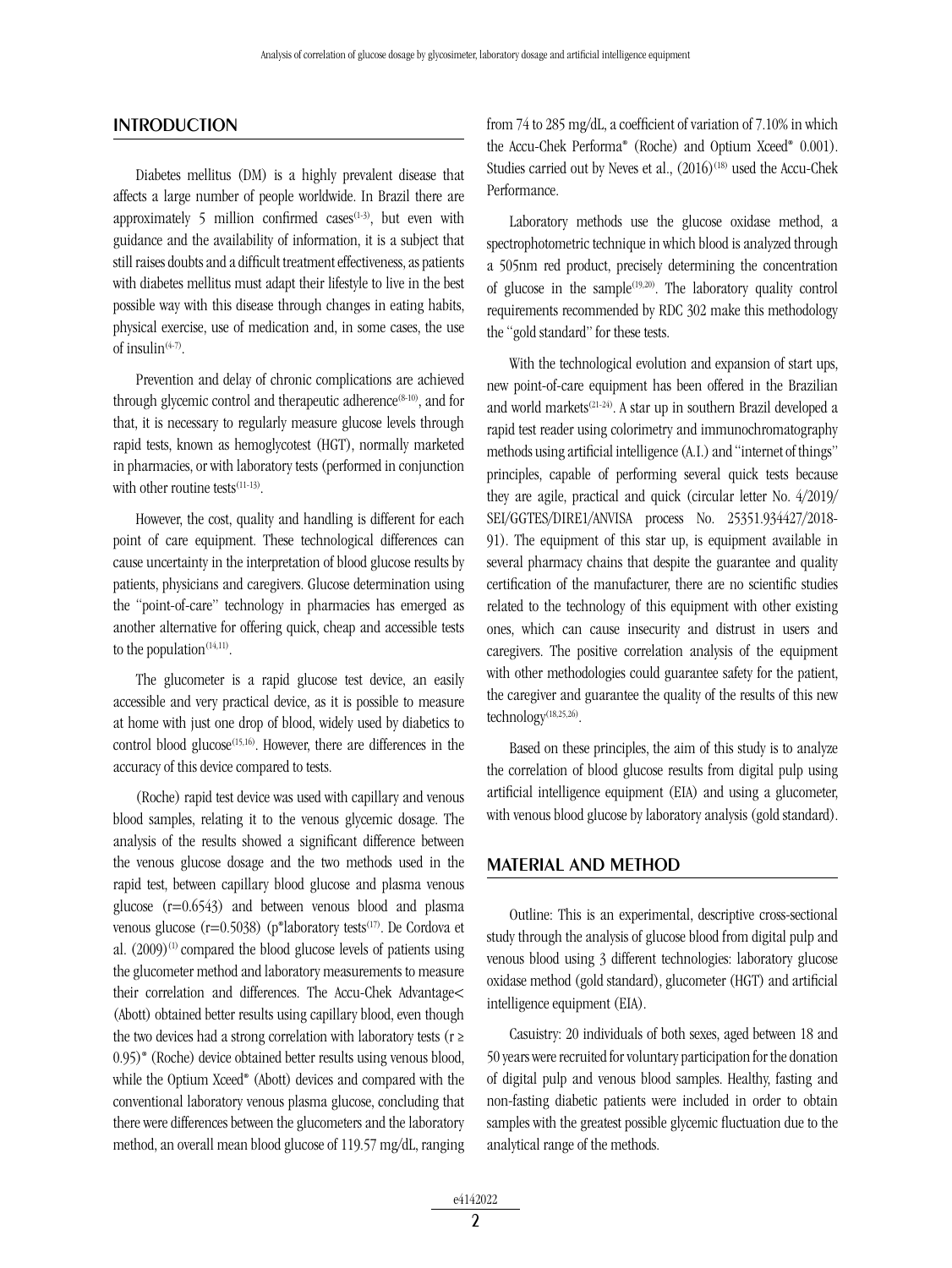Experimental Procedure: Following the manufacturers' standards, the calibration of the HGT devices (Accu-Check - Roche) and artificial intelligence equipment (EIA) was carried out. Digital pulp blood samples were collected from the side of the ring finger of the patient's non-dominant hand and immediately and simultaneously analyzed using a glucometer and artificial intelligence (EIA) equipment. For analysis in the EIA, a drop of blood was placed in a capsule with reagents and introduced into a reader connected to the internet; after the analysis, the results were sent to the central laboratory of the manufacturer and analyzed; after analysis and verification, the report was sent via an application on the patient's cell phone. These determinations were carried out in the pharmaceutical establishment under real conditions of analysis.

Then, 5mL samples of venous blood were collected aseptically from the antecubital fossa of the volunteers and placed in a test tube with sodium fluoride (antiglycolytic agent); samples were centrifuged at 1500 rpm for 15 minutes; the plasma was extracted and placed in Eppendorff flasks to perform the biochemical glucose dosage. Glucose concentration was determined by endpoint assay by the glucose oxidase principle using commercial biochemical analysis kits (Labtest®) following the manufacturer's recommendations. Internal (Qualitrol - Labtest®) and external (Controllab®) quality were applied for reliability of the method. The spectrophotometric analysis was carried out with the reading in a semi-automated Biosystems BTS350® spectrophotometer. The determinations were performed in duplicate and the means used for statistical analysis purposes.

Ethical Aspects: The results were gathered and compiled into a worksheet. Prior to the statistical analysis, data preparation was carried out, with the intention of detecting typing errors and missing data (missing) that could compromise the analyses. The results were transcribed to a worksheet followed by descriptive and inferential statistical analysis to determine measures of central tendency (mean) and dispersion (standard deviation).

The normality of the sample was tested using the Shapiro-Wilk test. With a non-parametric distribution, a correlation analysis was carried out based on a process of rank comparison, by determining the Spearman correlation coefficient with a minimum significance level of  $p < 0.05$ .

From the compilation of the data, correlation analysis was carried out in comparison of ranks, which consists of ordering the elements that make up the two sets of values under analysis, then calculating the Spearman correlation coefficient. Results expressed in absolute numbers where:

0.9 positive or negative indicates a very strong correlation;

- • 0.7 to 0.9 positive or negative indicates a strong correlation;
- $0.5$  to  $0.7$  positive or negative indicates a moderate correlation;
- $0.3$  to  $0.5$  positive or negative indicates a weak correlation;
- $0$  to  $0.3$  positive or negative indicates a negligible correlation.

The Kruskal-Wallis test was used to compare the means of the different methods. For pairwise comparison of methods between samples, the Wilcoxon paired test was applied with a minimum significance level of  $p < 0.05$ .

#### RESULTS

Spearman's correlation analysis performed between all types of tests shows that there is a strong and statistically significant positive correlation, indicating the compatibility of results regardless of the method applied.

Figure 1 shows the graphical representation of the distribution of results from the correlation analysis of glucose measurements by glucometer (HGT) and artificial intelligence equipment (EIA) showing a Spearman correlation coefficient (R²) equal to 0.847 with a strong positive correlation and statistically significant  $(p<0.001)$ .



figure 1 – *Graphical analysis of the linear correlation by rank between glucose measurements by hemoglycotest (HGT), artificial intelligence equipment (EIA)*

Figure 2 shows the graphical representation of the distribution of results from the correlation analysis of glucose measurements by hemoglycotest (HGT) and conventional laboratory measurements, presenting a Spearman correlation coefficient (R²) equal to 0.822 with a strong positive and statistically significant correlation  $(p<0.001)$ .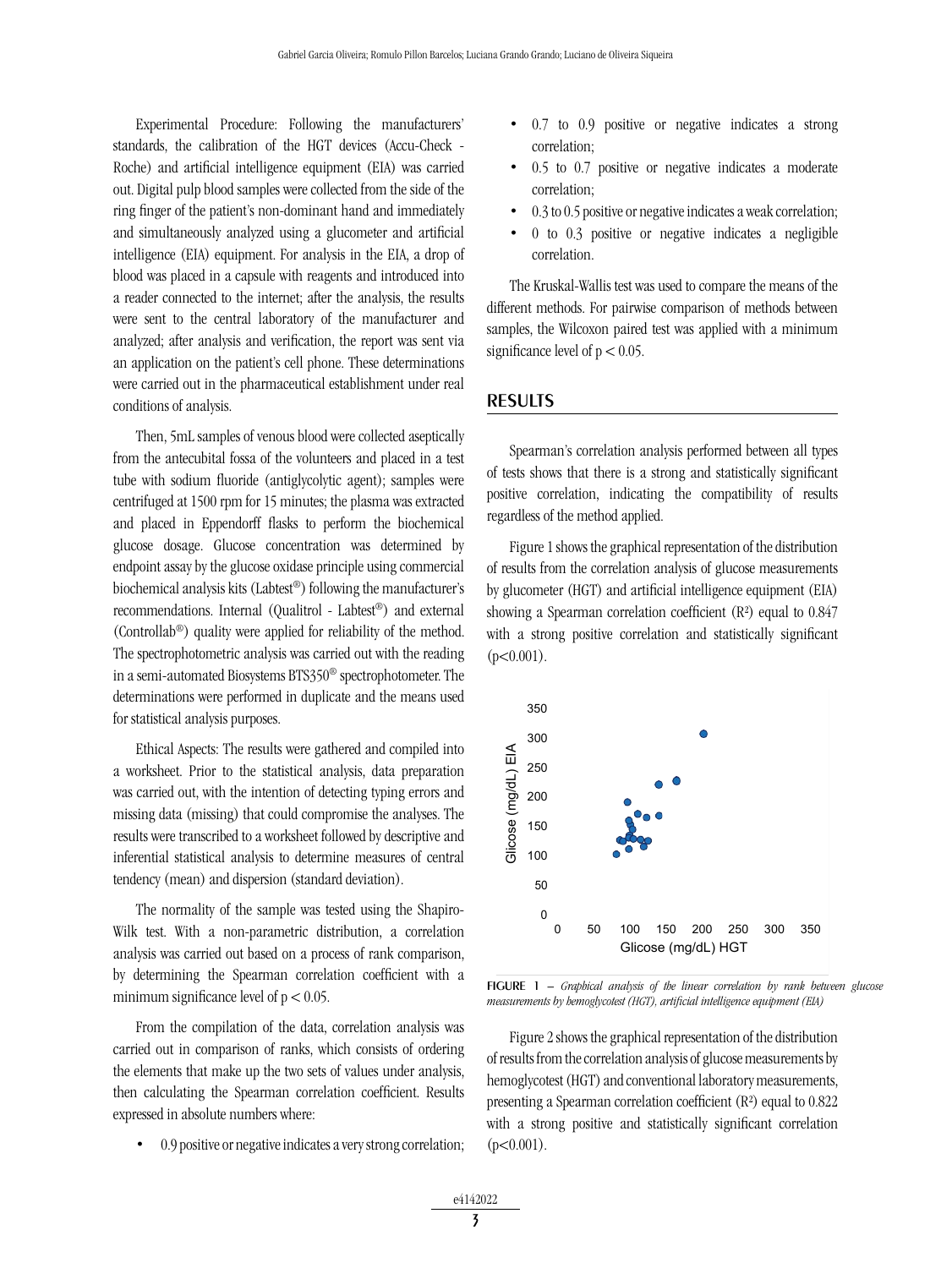

figure 2 – *Graphical analysis of the linear correlation by rank between glucose measurements by glucometer (HGT) and conventional laboratory measurements*

Figure 3 shows the graphical representation of the distribution of the results of the correlation analysis of glucose measurements by artificial intelligence equipment (EIA) and conventional laboratory measurements showing a Spearman correlation coefficient (R²) equal to 0.755 with a strong positive correlation and statistically significant (p<0.001).



figure 3 – *Graphical analysis of the linear correlation by rank between glucose measurements with artificial intelligence equipment and conventional laboratory measurements*

The highest coefficient was the correlation between the HGT and the EIA ( $R^2 = 0.847$ ) probably because the same digital pulp whole blood sample was used, while the laboratory dosage used the dosage in fluoridated venous blood plasma. Even with different samples, the correlation of the HGT with the laboratory ( $R^2$  = 0.822) was higher when compared to the EIA and the laboratory  $(R<sup>2</sup> = 0.755).$ 

Statistical analysis of glucose results by different methodologies shows no significant difference by the Kruskal-Wallis test for non-parametric data. By choosing to carry out a study with a heterogeneous population to achieve low and high concentrations of glucose, it resulted in a high standard deviation that could interfere in the interpretation of this specific analysis. To resolve this bias, a paired analysis of the patient was performed using the Wilcoxon paired test for non-parametric data, which also showed no significant difference Figure 4.



figure 4 – *Mean glucose concentration determined by glucometer (HGT), artificial intelligence equipment (EIA) and conventional laboratory dosage. Results expressed as mean ± standard deviation*

## **DISCUSSION**

In this study, slightly different values between each method (mainly laboratory and AIA) were expected, as according to Neves, et.al  $(2016)^{(19)}$  there is a difference between the blood venous concentration compared to that of the digital pulp - where they are performed the standard point of care tests in addition to this artificial intelligence device.

As you can see in Figure 1 and 2, the tests have a strong correlation with each other, as De Cordova, et.al  $(2009)^{(1)}$ demonstrates in their comparative study between glucometer and laboratory testing, a strong correlation was observed between capillary blood samples and of venous blood (r=0.8742), however Figure 3, even showing a strong correlation with laboratory tests  $(p<0.001)$ , the analysis of Figure 4 shows that the mean and standard deviation of glucose determined by HGT and by the laboratory method are close  $(114,2\pm 28 \text{ e } 117,9\pm 30 \text{ mg}/$ dL respectively), while the mean determination by EIA was 40% higher (159,0 $\pm$ 48 mg/dL) when compared to HGT and laboratory dosage.

The statistical analysis of the results does not show a significant difference given the analytical variability, but from a clinical point of view, the means determined here may be the difference between a pre-diabetes diagnosis and a diabetes mellitus, indicating that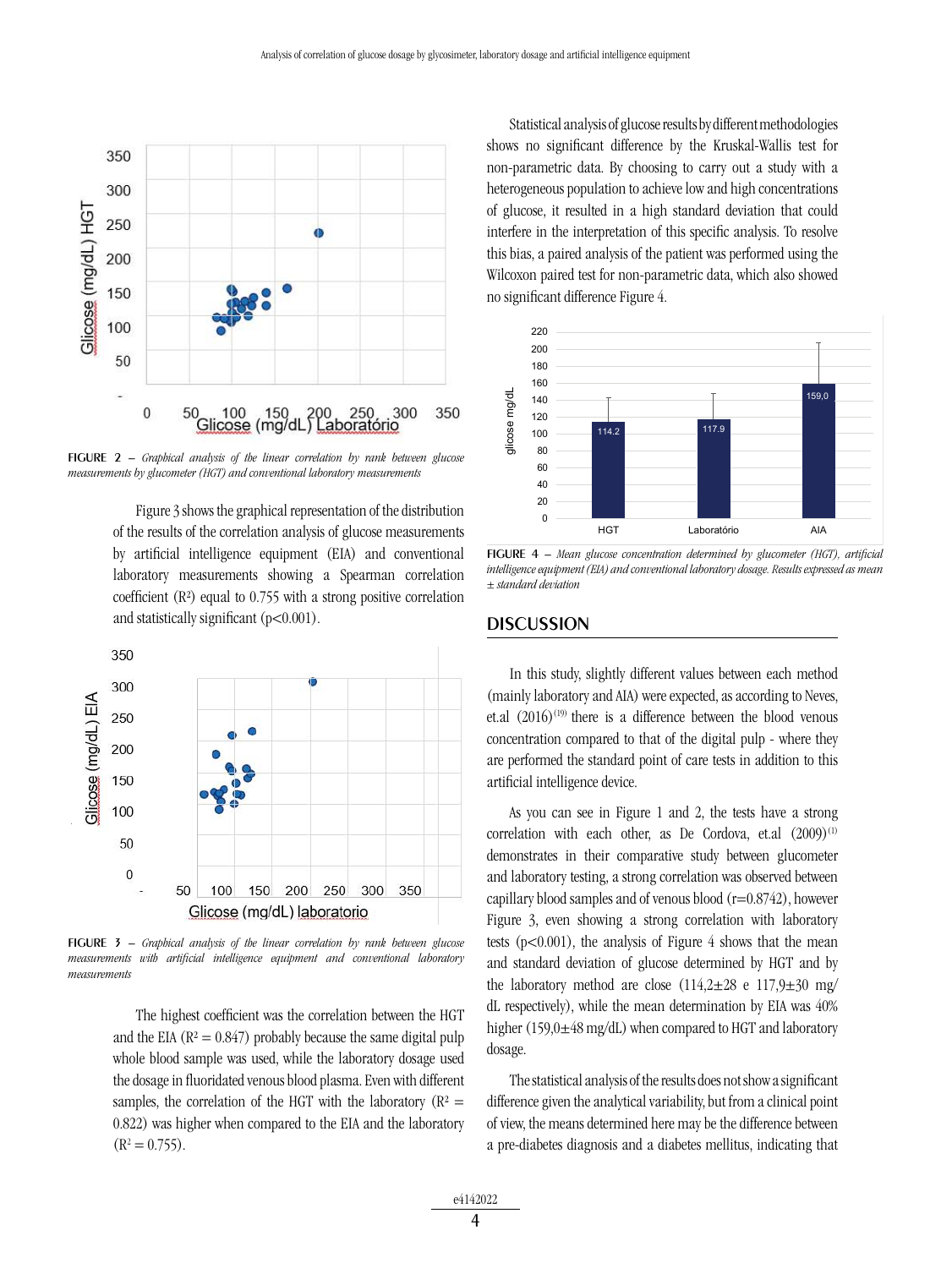a strong correlation is not enough to ensure reliable clinical interpretation of the result. Spearman's correlation analysis considers coefficient values greater than 0.9 to be a very strong positive or negative correlation. The correlation found between the EIA and the laboratory method was  $R^2 = 0.755$ , which according to Spearman's analysis is considered a strong correlation, but very close to a only moderate correlation (R² between 0.500 and 0.700). For the safety of the patient, healthcare team and caregivers, a correlation greater than  $R^2 = 0.900$  (very strong) should be the desirable goal by manufacturers, not only for the precision of the results, the reduction of variability and increased reproducibility, but mainly for their accuracy.

The present study is limited by the sample size since it is an independent study, of academic interest, of its own development, without external sponsorship of any nature, which the authors declare their absence of conflict of interest. On the other hand, this study innovates because there is no study in the literature promoting the comparison of the three methods, especially the artificial intelligence equipment used in this study.

The proposed technology of biochemical analysis using artificial intelligence is a very promising innovation for laboratory medicine. However, the improvement and refinement of this technology is necessary, as well as future studies using the same methodological strictness, but with a larger sample size.

### **CONCLUSION**

The present study shows a strong correlation between the methods, however the mean concentration of the EIA in comparison with the gold standard laboratory methods and glucometer showed, on average, 40% higher values, which can be determinant in the identification of a normoglycemic, prediabetic patient or diabetic.

Regulatory agencies, users and other health professionals should be aware of new devices and procedures in the medical field that can facilitate the diagnosis of diseases quickly and easily, however, the fact that laboratory tests tend to be safer and more accurate in their results.

Conflicts of Interests: The authors declare they have no competing interests

### REFERENCES

- 1. De Cordova CMM, Valle JP, Yamanaka CN, et al. Determination of capillary and venous blood glucose with a glucometer versus laboratory measurement of plasma glucose. J Bras Patol Med Lab. 2009; 45(5): 379-84.
- 2. Saldarriaga EM, Vodicka E, La Rosa S, et al. Point-of-care testing for anemia, diabetes, and hypertension: a pharmacy-based model in lima, peru. Ann Glob Heal. 2017; 83(2): 394-404.
- 3. Keller DL. Lowering blood glucose without increasing mortality. Am J Med. 2014; 127(5): e25.
- 4. Schmidt AM. Highlighting diabetes mellitus. Arterioscler Thromb Vasc Biol. 2018; 38(1): 1-8.
- 5. Rigla M, Garcia-Saez G, Pons B, et al. Artificial intelligence methodologies and their application to diabetes. J Diabetes Sci Technol. 2018; 12(2): 303-10.
- 6. Polsky S, Ellis SL. Obesity, insulin resistance, and type 1 diabetes mellitus. Curr Opin Endocrinol Diabetes Obes. 2015; 22(4): 277-82.
- 7. Horwich TB, Fonarow GC. Glucose, Obesity, Metabolic Syndrome, and Diabetes. Relevance to Incidence of Heart Failure. J Am Coll Cardiol. 2010; 55(4): 283-93.
- 8. Nair AA, Velagapudi M, Behara L, et al. Hyper-G: An artificial intelligence tool for optimal decision-making and management of blood glucose levels in surgery patients. Methods Inf Med. 2019; 58(3): 79-85.
- 9. Schnell O, Crocker JB, Weng J. Impact of hba1c testing at point of care on diabetes management. J Diabetes Sci Technol. 2017; 11(3): 611-7.
- 10. Narla SN, Jones M, Hermayer KL, et al. Critical Care Glucose Point-of-Care Testing. 1st ed. Advances in Clinical Chemistry. Elsevier Inc. 2016; 76: 97-121.
- 11. Lisi F, Peterson JR, Gooding JJ. The application of personal glucose meters as universal point-of-care diagnostic tools. Biosens Bioelectron. 2020; 148: 111835.
- 12. Melmer A, Laimer M. Treatment goals in diabetes. Endocr Dev. 2016; 31: 1-27.
- 13. Steuten LMG, Kip M, Hooijdonk R, et al. Economic evaluation of blood glucose point-of-care testing in the intensive care unit. Value Heal. 2014;